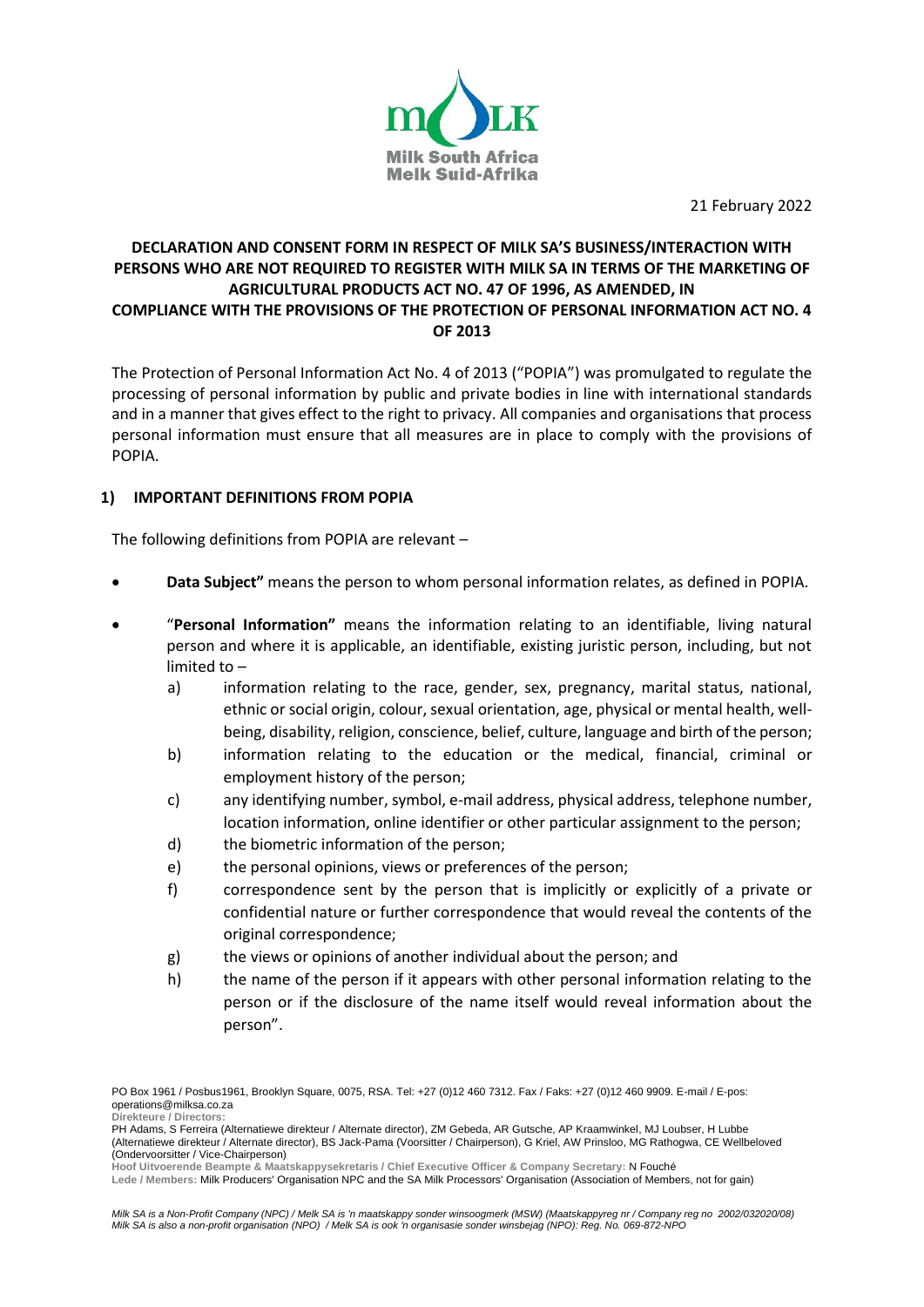- "**Processing"** means any operation or activity or set of operations, whether or not by automatic means, concerning personal information, including –
	- a) the collection, receipt, recording, organisation, collation, storage, updating or modification, retrieval, alteration, consultation or use;
	- b) dissemination by means of transmission, distribution or making available in any other form; or
	- c) merging, linking, as well as restriction, degradation, erasure or destruction of information.
- "**Responsible Party"** means a public or private body or any other person which, alone or in conjunction with others, determines the purpose of and means for processing personal information.

**Milk South Africa is a Responsible Party for purposes of POPIA.** 

## **2) ROLE-PLAYER'S DECLARATION WITH REGARD TO THE COLLECTION OF PERSONAL INFORMATION BY MILK SOUTH AFRICA**

- 1. POPIA requires that personal information pertaining to both individuals and companies must be processed lawfully and in a reasonable manner that does not infringe upon the right to privacy.
- 2. I hereby confirm that all the personal information as per the definition in POPIA cited above, which I have provided to Milk South Africa, is accurate and complete and will be updated by me, when necessary.
- 3. I agree to indemnify Milk South Africa in respect of any losses or damages which Milk South Africa may incur pursuant to its reliance on any inaccurate information provided by me.
- 4. I agree to indemnify Milk South Africa in respect of any claims by any other person on whose behalf I have consented should such persons claim that I was not authorized to furnish such consent on their behalf.
- 5. I acknowledge that the submission of any personal information to Milk South Africa in any form, be it electronic or hard copy, constitutes an unconditional and voluntary consent by me to permit Milk South Africa to process such personal information. I acknowledge that this consent extends to the storage and retention of the personal information in terms of both POPIA and any other applicable legislation in the manner contemplated therein.
- 6. I acknowledge and expressly consent to Milk South Africa processing my personal information for the following purposes –
	- Recording the details of its role-players in a role-player database;
	- communicating with role-players by e-mail, SMS, letter, telephone or in any other manner in connection with the services and events offered by Milk South Africa unless I indicate otherwise;

PO Box 1961 / Posbus1961, Brooklyn Square, 0075, RSA. Tel: +27 (0)12 460 7312. Fax / Faks: +27 (0)12 460 9909. E-mail / E-pos: operations@milksa.co.za **Direkteure / Directors:**

PH Adams, S Ferreira (Alternatiewe direkteur / Alternate director), ZM Gebeda, AR Gutsche, AP Kraamwinkel, MJ Loubser, H Lubbe (Alternatiewe direkteur / Alternate director), BS Jack-Pama (Voorsitter / Chairperson), G Kriel, AW Prinsloo, MG Rathogwa, CE Wellbeloved (Ondervoorsitter / Vice-Chairperson)

**Hoof Uitvoerende Beampte & Maatskappysekretaris / Chief Executive Officer & Company Secretary:** N Fouché **Lede / Members:** Milk Producers' Organisation NPC and the SA Milk Processors' Organisation (Association of Members, not for gain)

*Milk SA is a Non-Profit Company (NPC) / Melk SA is 'n maatskappy sonder winsoogmerk (MSW) (Maatskappyreg nr / Company reg no 2002/032020/08) Milk SA is also a non-profit organisation (NPO) / Melk SA is ook 'n organisasie sonder winsbejag (NPO): Reg. No. 069-872-NPO*